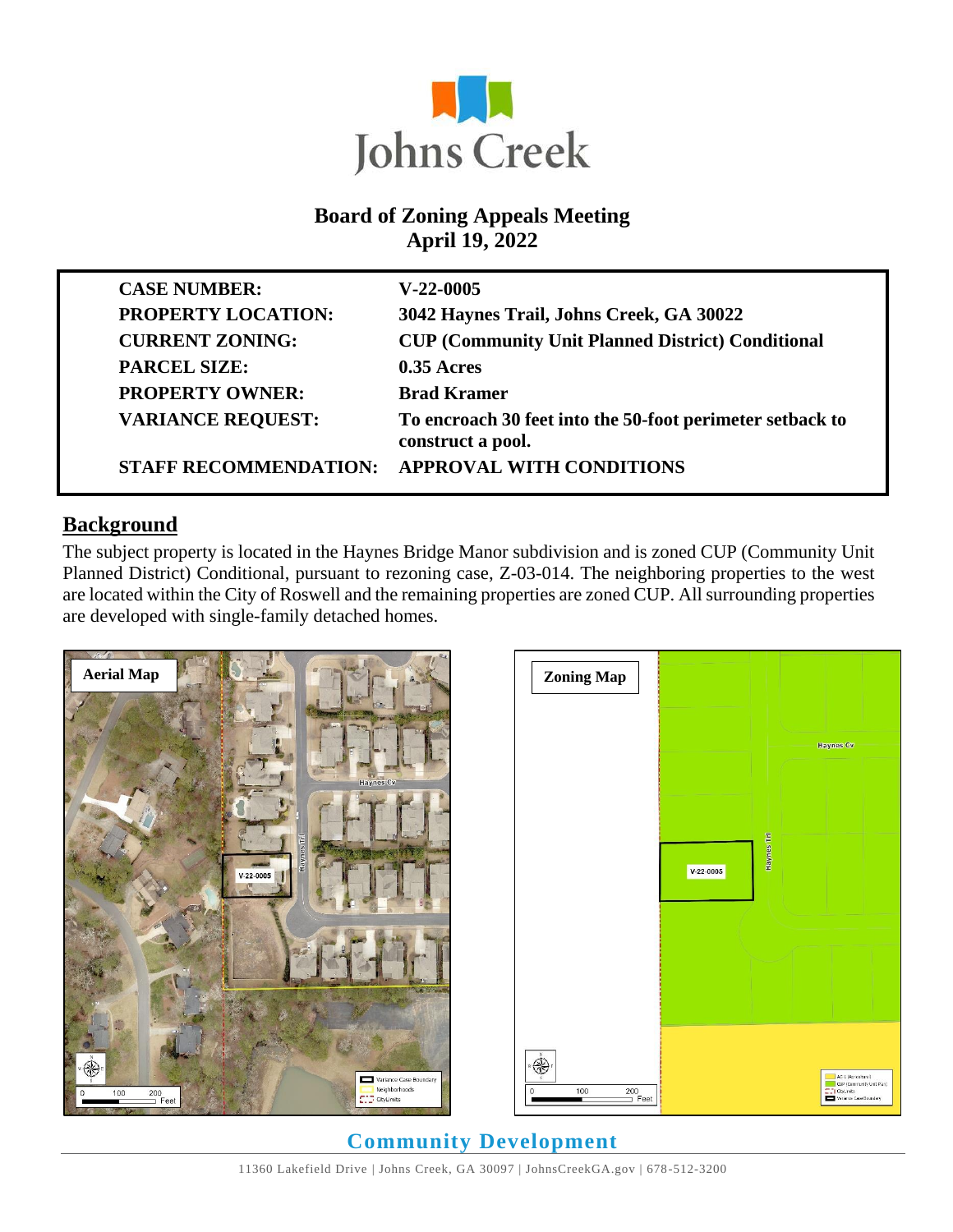# **Applicable Code Requirements**

Fulton County Zoning Case, 2003Z-0014 NFC, Condition 3.a.:

*Perimeter Setback*: 25 feet, with 35 feet along Haynes Bridge Road and 50 feet adjacent to Willow Springs Subdivision.

City of Johns Creek Code of Ordinances, Appendix A, Zoning, Article XIX: Administrative Permits and Use Permits. Section 19.3. – Minimum Administrative Permit Standards.

*19.3.12. Swimming Pool, Private.*

1. Detached Dwellings. Swimming pools shall be allowed in side and rear yards of single-family dwellings in any district and may also be allowed at the back of the house on a double frontage singlefamily residential lot as approved by the Department. Pools, pool equipment, and their decks must be a minimum of 10 feet from all property lines, except that when perimeter setbacks are required, for example in NUP and TR zoned districts, **pools, pool equipment, and decks cannot be located in perimeter setbacks.**

#### **Variance Request**

The Applicant is requesting to encroach 30 feet into the 50-foot perimeter setback (shown in blue) to construct a 475 square foot pool with decking (shown in green).



## **Staff Analysis**

The proposed encroachment, if granted, would be in harmony with the general purpose and intent of the Zoning Ordinance. The requirement for a perimeter setback was established to ensure adequate separation between more "denser" subdivisions to its neighboring properties to minimize negative visual and noise impacts. Considering that the rear yard of the subject property abuts an existing pool on the neighboring property and there are two other lots within the subdivision with the same applicable perimeter setback abutting Willow Springs subdivision are developed with a swimming pool, the proposed 30-foot encroachment into the perimeter setback would not impose an adverse impact. It should be noted that the proposed improvement would maintain a greater distance separation (20 feet) from the rear property line than is required by the Zoning Ordinance for a pool and pool decking, which is 10 feet.

## **Staff Recommendation**

Based upon the findings and conclusions herein, staff recommends **APPROVAL** of V-22-0005, **subject to the following conditions:**